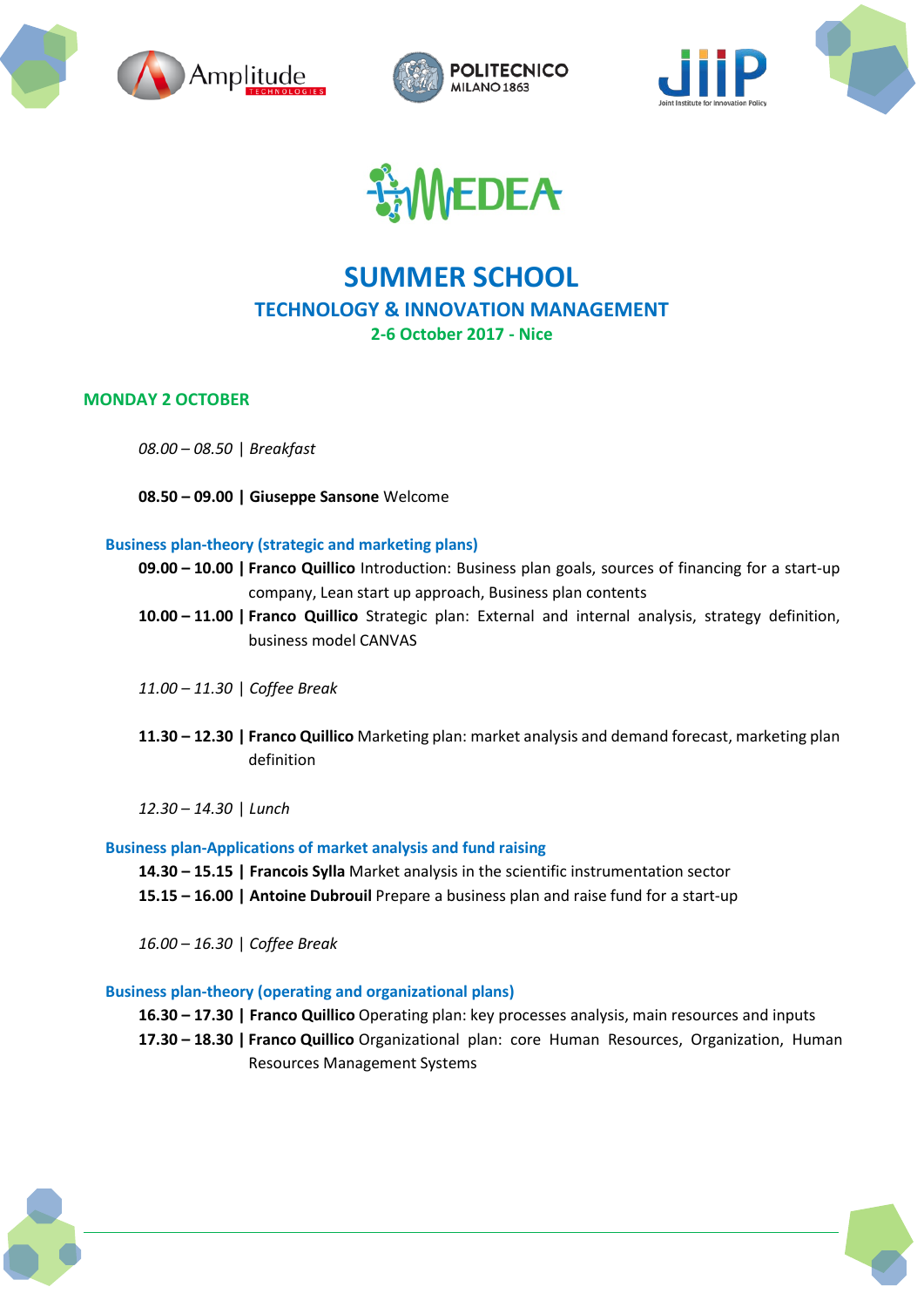

# **TUESDAY 3 OCTOBER**

*08.00 – 09.00* | *Breakfast*

# **Business plan-theory (economic and financial projections)**

- **09.00 – 10.00 | Franco Quillico** Economic and financial projections: projected income statement balance sheet, projected cash flow statement, Capital Budgeting indicators, Sensitivity analysis
- **10.00 – 11.00 | Franco Quillico** Analysis and discussion of real Business ideas

*11.00 – 11.30* | *Coffee Break*

# **Business operation-applications**

**11.30 – 12.15 | Michel Lemonier** Project management at Amplitude Technologies

*12.30 – 14.30* | *Lunch*

# **Design thinking and business innovation**

**14.30 – 15.30 | Florence Mathieu** Introduction of design thinking and culture exploration **15.30 – 16.30 | Benjamin Nussbaumer** Visual thinking

*16.30 – 17.00* | *Coffee Break*

**17.00 – 18.00 |Florence Mathieu, Benjamin Nussbaumer** Marshmallow challenge

# **WEDNESDAY 4 OCTOBER**

*08.00 – 09.00* | *Breakfast*

**09.00 – 10.00 | Jacqueline Allan** Research, entrepreneurship, and policy: lessons from NanoData **10.00 – 11.00 | Ronald Kleverlaan** Crowdfunding

*11.00 – 11.30* | *Coffee Break*

**11.30 – 12.15 | Julien Chicot** The role of demand in the innovation systems **12.15 – 13.00 | Luca Remotti** Open innovation and business innovation processes

*13.00 – 15.00* | *Lunch*

**15.00 – 16.00 | Marius Kuningas** IPRs and its value in technology transfer process

*16.00 – 16.30* | *Coffee Break*

# **16.30 – 17.30 | Veikko Ikonen** Responsible Research & Innovation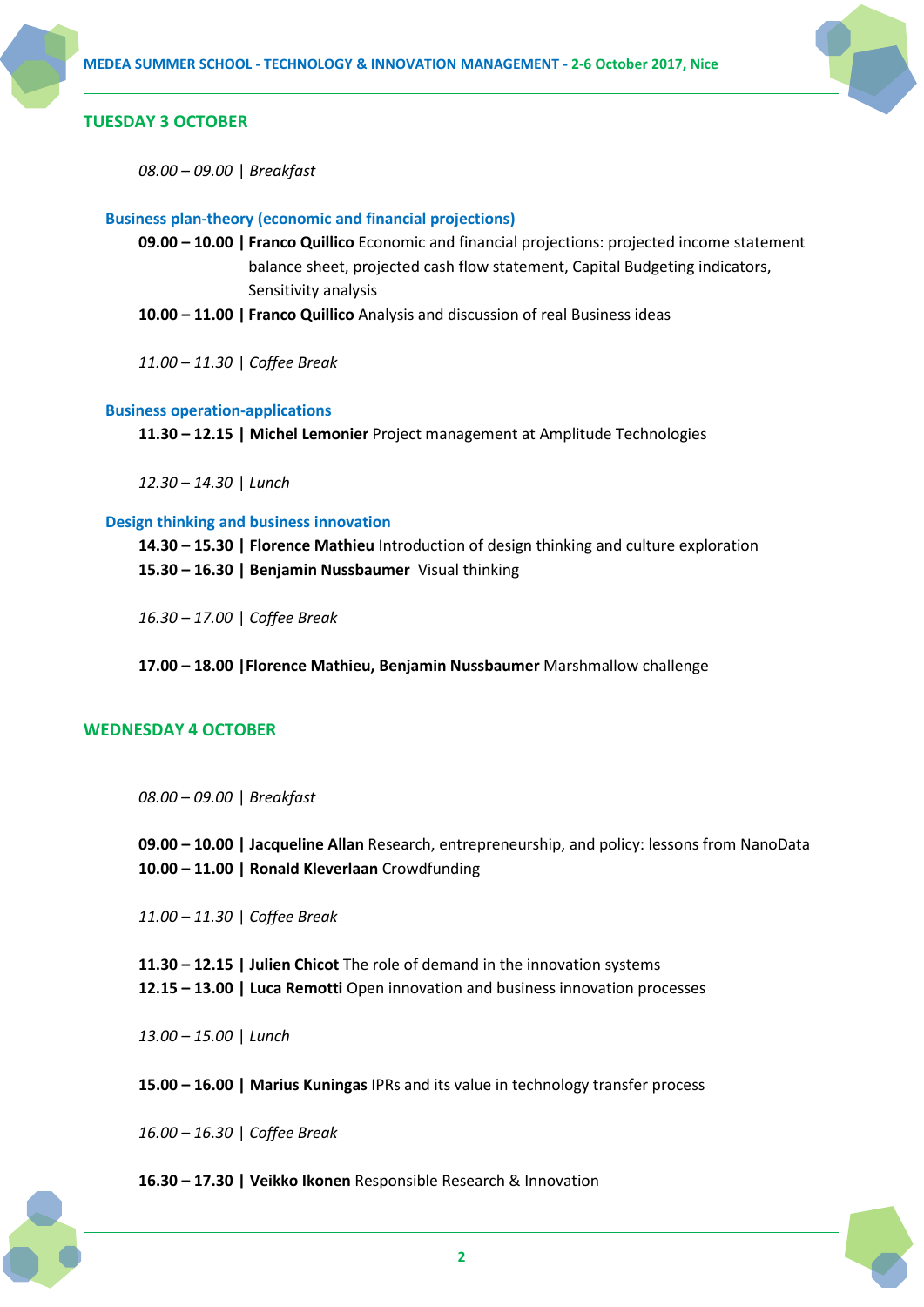

# **THURSDAY 5 OCTOBER**

*07.30 – 08.30* | *Breakfast*

**Workshop: Communicating Science**

**08.30–09.00 |Johan Mauritsson** Introduction and organization of the work groups

**(Composition of the work goups: E1** = ESR:1-3; **E2** = ESR:4-7, **E3** = ESR:8-10, **E4** = ESR 11-14**)**

- **09.00 – 10.30 |E1&2| Anders Ahlberg, Maurizio Contran** Presentation recording
	- **| E3 | Johan Mauritsson, Ingrid Odlén** Video recording
	- **| E4 | Tine de Paw, Sara Calcagnini, Federico De Vettori** Outreach activities: objectives achieved and new opportunities

*10.30 – 11.00* | *Coffee Break*

## **11.00 – 12.30 |E1&2| Anders Ahlberg, Maurizio Contran** Presentation recording

- **| E4 | Johan Mauritsson, Ingrid Odlén** Video recording
- **| E3 | Tine de Paw, Sara Calcagnini, Federico De Vettori** Outreach activities: objectives achieved and new opportunities
- *12.30 – 13.30* | *Lunch*
- **13.30 – 15.00 |E3&4| Anders Ahlberg, Maurizio Contran** Presentation recording
	- **| E1 | Johan Mauritsson, Ingrid Odlén** Video recording
	- **| E2 | Tine de Paw, Sara Calcagnini, Federico De Vettori** Outreach activities: objectives achieved and new opportunities
- *15.00 – 15.30* | *Coffee Break*
- **15.30 – 17.00 |E3&4| Anders Ahlberg, Maurizio Contran** Presentation recording
	- **| E2 | Johan Mauritsson, Ingrid Odlén** Video recording
	- **| E1 | Tine de Paw, Sara Calcagnini, Federico De Vettori** Outreach activities: objectives achieved and new opportunities
- **17.00 – 17.30 |Anders Ahlberg** Discussion and feedback on the presentations
- *19.30 – 22.30* | *Aperitif & Social Dinner*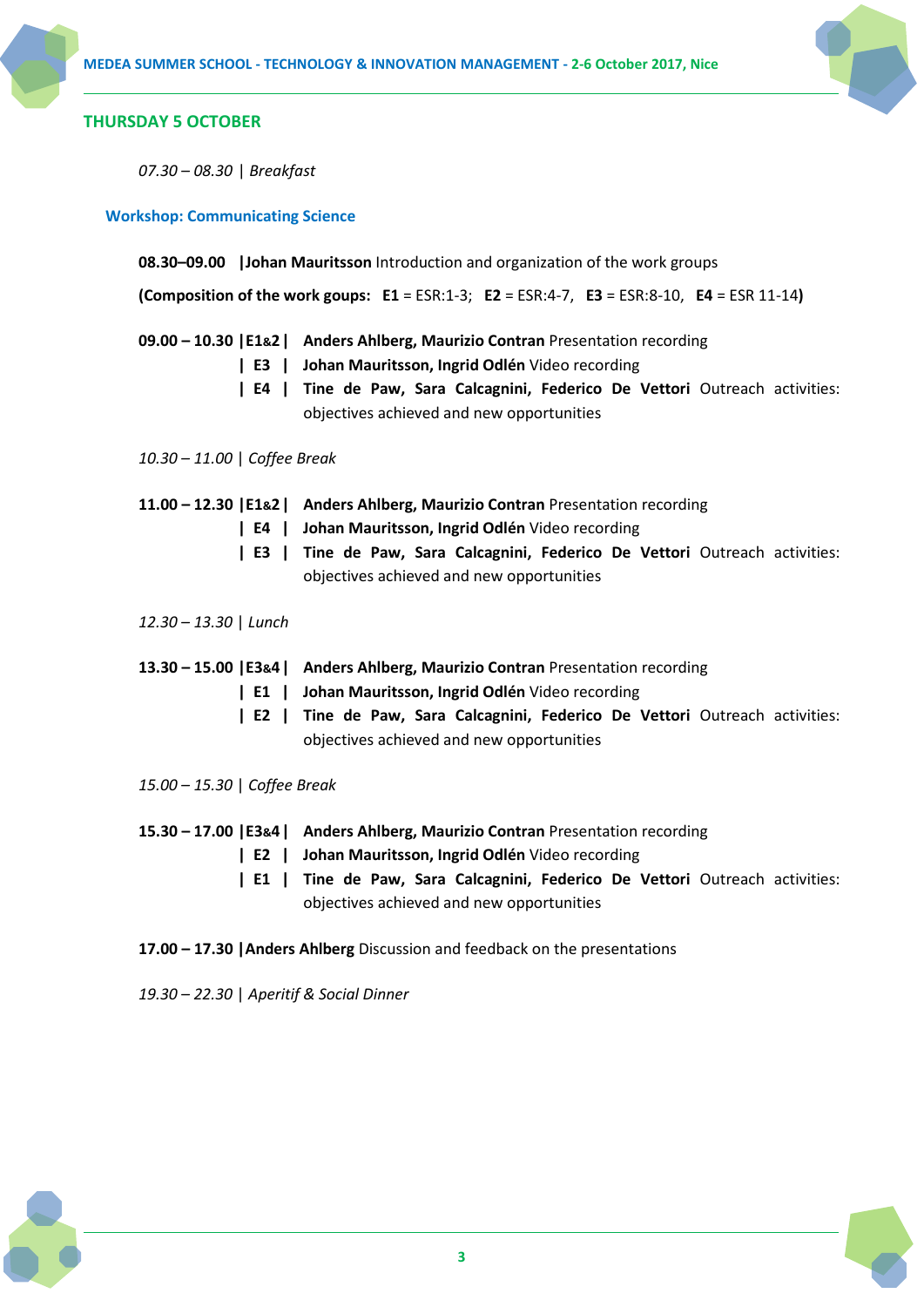

# **FRIDAY 6 OCTOBER**

*08.00 – 09.00* | *Breakfast*

# **Workshop in Laser Technologies**

**09.00 – 09.45 | Andreas Assion** CEP-stable oscillator and amplifier **09.45 – 10.30 | Jean-François Hergott** CEP stabilization of amplified grating based Ti:sa laser systems

*10.30 – 11.00* | *Coffee Break*

- **11.00 – 11.45 | Nicolas Forget** Carrier-enveloppe phase: metrics and metrology
- **11.45 – 12.30 | Thomas Binhammer** CEP stable few-cycle OPCPA laser system

*12.30 – 14.30* | *Lunch*

**14.30 – 15.15 | Michel Knut** Laser – an industrial success story **15.15 – 16.00 | Yoann Zaouter** Ultra-short high average power fiber lasers

*16.00 – 16.30* | *Coffee Break*

**16.30 – 16.50 | Mathieu Paurisse** Amplification simulation of PW Ti:sa lasers **16.50 – 17.15 | Franck Falcoz** PW laser architecture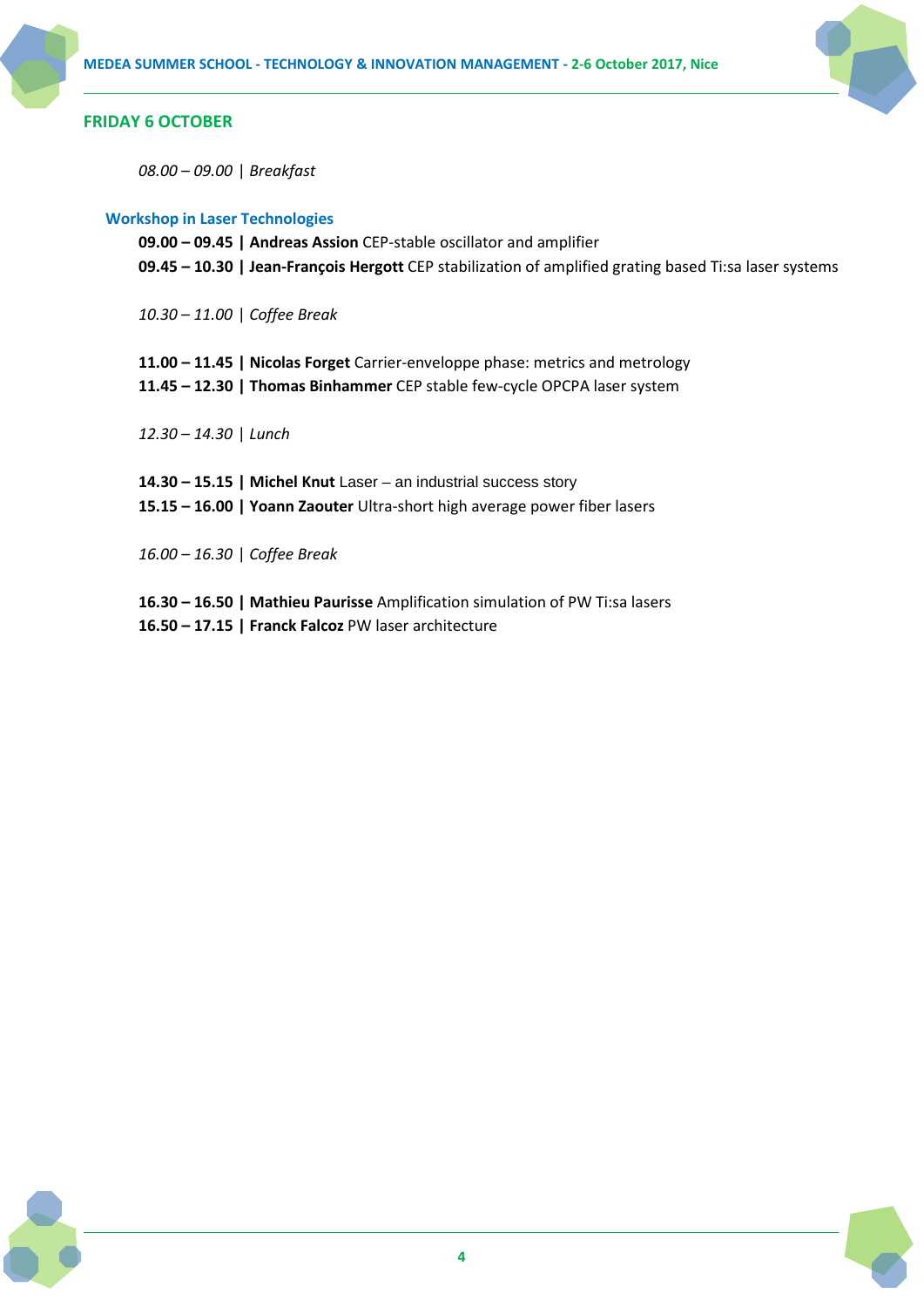

# *Invited Speakers*

#### **Franco Quillico –** Andromeda Consulting - MIP Politecnico di Milano Graduate School of Business

Franco Quillico received an MS Summa Cum Laude in electrical engineering from the Polytechnic of Milan, in 1979. In 1984 he graduated with a Master in Business Administration (M.B.A.) in Finance from the Wharton School, University of Pennsylvania, where he was awarded the Beta Gamma Sigma Scholarship Award for achieving the highest academic performance in the M.B.A. class.

After an experience in industry, his professional career has been in strategy consulting, with McKinsey and Bain, and in investment banking, with Salomon Brothers.

Franco Quillico is the Managing Partner of Andromeda Consulting. Andromeda Consulting is based in the Principality of Monaco, and it advises corporate clients on business strategy, with a particular focus on mergers & acquisitions. Since its inception, in December 1993, it has advised clients in transactions worth over \$ 5 billion.

Mr. Quillico has advised clients in various industries: oil & gas, telecommunications, pharmaceuticals, packaging, banking, information services, construction materials, railroad, utilities, constructions, retail, real estate and fast food. He has also delivered Workshops for managers and entrepreneurs in several countries: United States, Australia, United Kingdom, France, Italy, Belgium, Switzerland, Spain, Germany, Luxembourg, Greece, Finland, Russia, Czech Republic, Croatia, Ukraine, Mongolia, Iran, Algeria, Jordan, Kenya, Tanzania, Malaysia, Taiwan, Kuwait, United Arab Emirates and the Kingdom of Saudi Arabia.

Mr. Quillico is Adjunct Professor of Finance and Strategy at MIP, the School of Management of the Polytechnic of Milan; Adjunct Professor at Link Campus University in Rome; Adjunct Professor of Finance and Strategy at the International University of Monaco (where, in June 2006, he received the "IUM Outreach Award" for excellence in teaching which was presented to him by Prince Albert II of Monaco). In February 2011, together with his colleague Gregory Moscato, he has won the 21st European Case Clearing House (ECCH) Case Award in the category "New Case Writer" for the case "Tango vs. Victor". In March 2016, together with his colleagues Federico Frattini and Alfredo De Massis, he published an article on "What Big Companies Can Learn from the Success of the Unicorns" in the Harvard Business Review Digital: the article was picked by NASDAQ as one of the four most interesting articles in the HBR of that month. Since 2011 Franco Quillico publishes a daily newsletter on business topics, which is available on the website [www.food4brains.com](http://www.food4brains.com/)

## **Francois Sylla –** Sourcelab

Dr. François Sylla, co-founder of SourceLAB, got his Bachelor degree in Ecole Supérieure de Physique et Chimie industrielles de Paris (ESPCI-ParisTech) and his Master degree in optics qnd Photonics in 2011 in Imperial College London, and his Phd on laser driven ion acceleration in the field of Physics plasma at Laboratoire d'Optique Appliquée (LOA) in Ecole Polytechnique. With Professor Victor Malka, he developed an exploratory approach to laser-plasma interaction in the quasi-critical regime based on dense gas jets developed during his thesis. On the basis of this work, he co-founded in 2013 the SourceLAB company specialized in the development and societal applications of plasma laser accelerators. SourceLAB today pilots the world's first industrial X-ray tomography project based on this breakthrough technology.

In 2011, he was awarded the ParisTech thesis prize, the Jean-Louis Gérondeau / Zodiac Aerospace award for the SourceLAB project, and in 2014 received the Norbert Ségard Foundation engineer-creator prize. He is an executive member of the board of directors of the Norbert Ségard Foundation and a pilot for the Guinean Ministry of Higher Education and Scientific Research, the first preparatory class in Guinea-Conakry. He also chairs the Syfo association, which aims to create the first viticultural farm in the Republic of Guinea.

## **Antoine Dubrouil -** Femtoeasy

Antoine Dubrouil is a laser physicist specialized in ultrafast laser and attosecond science. He received his PhD from the University of Bordeaux in 2011. During his PhD at CELIA laboratory, he developed the first Terawatt sub-10 fs laser source and used those high intensity pulses to generate intense attosecond pulses. He acquired during his PhD a strong expertise in the production and characterization of femtosecond and attosecond pulses. After his PhD, he went to Australia for a post doc position in Swinburne University in Melbourne. As a laser technology expert, he was in charge to upgrade their laboratory infrastructure to latest laser technology. His next stint was in Milan, Italy where he spent his time in fundamental research with the Politecnico di Milano, one of the world's best laser research institutes. After his period in Milan, he decided to come back to Bordeaux at CELIA in 2014 with the motivation to create a company related to laser technology. He submitted a project to CNRS for the development of a new type of single shot autocorrelator and FROGs. The project has been supported by CNRS and other organism then followed such as Aquitaine Science Transfert, BPI France and Incubateur régionale d'Aquitaine. After one year and a half of maturation, the project finally results in the creation of Femto Easy, a company specialized in ultrafast laser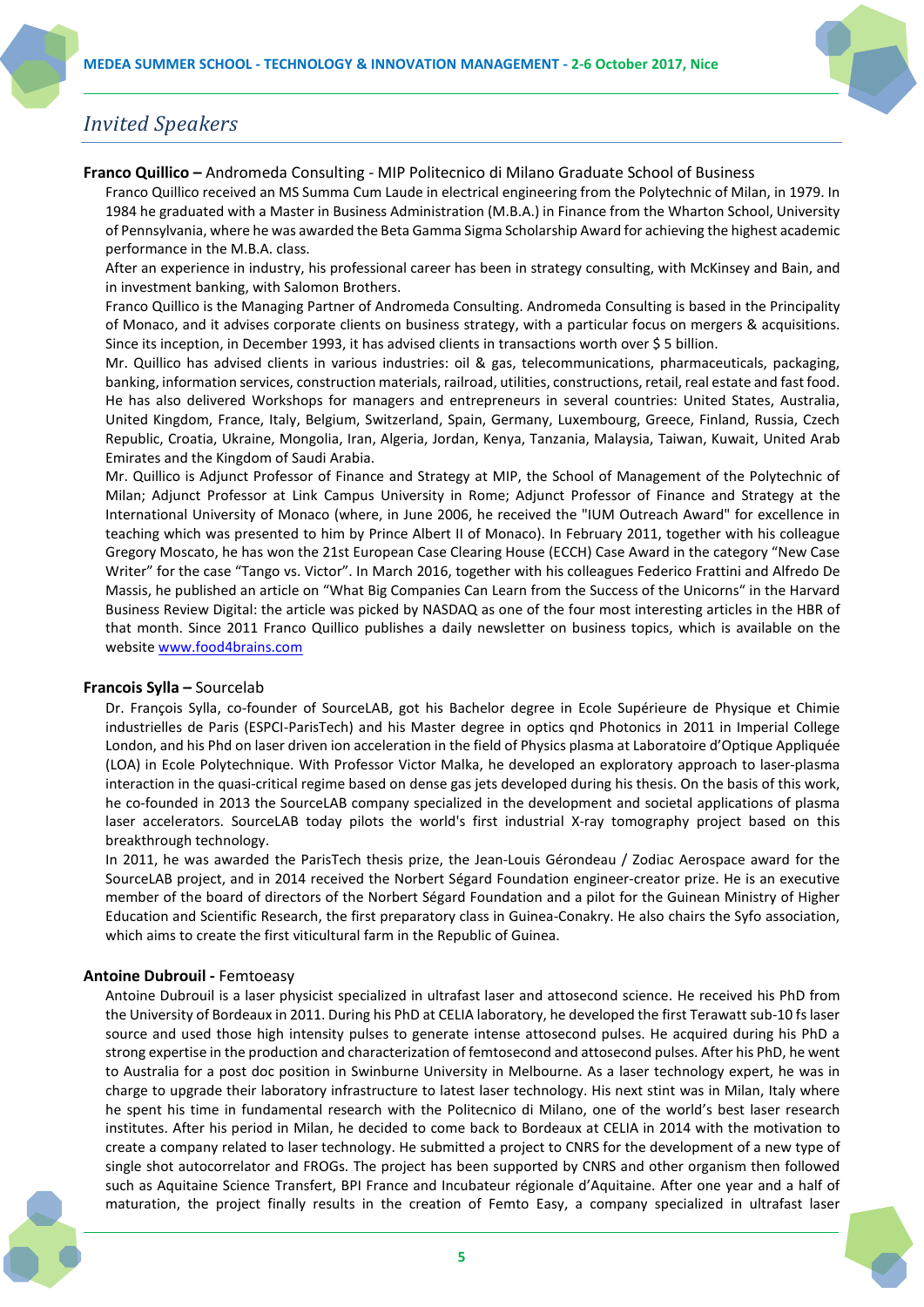

instrumentation. Antoine founded the company in February 2016 with an associate Stephane Lecorné who is talented software developer. Antoine and Stéphane followed up courses at HEC Challenge+ to learn the basis of entrepreneurship. After almost two years of existence, the company is showing a promising development.

## **Michel Lemonier -** Amplitude Technologies

Michel Lemonier is Amplitude Technologies' Chief Operating Officer since 2013. Michel started his career with Philips in 1980 to 1990 as research engineer and then group leader on detection devices and photonics. He joined the Philips' telecommunication industry in France in 1990 as R&D manager and left the company in 2001 when Philips stopped its mobile telecommunication activities. From 2002, Michel was working as a consultant and from 2005 to 2013 for French public agencies and the ministry of industry, dealing with public funding projects on research and innovation. Michel Lemonier was born at Paris, France, in 1954. He is graduated with a degree of Engineer in Physics from the Ecole Supérieure de Physique et de Chimie Industrielle (ESPCI), Paris, in 1978, with a PhD in Physics in 1984 and a Master of Management of Enterprise / Public Administration from University of Dauphine, Paris, in 2013.

# **Florence Mathieu –** D.school Paris at Ecole des ponts

Florence graduated from École Nationale des Ponts et Chaussées. After a specialization in Industrial Engineering and several experiences in industrial groups, she specializes in design thinking. As project manager at d.school Paris, she supervises numerous projects and trainings on design thinking and develops expertise on innovation for aging people. She founded in parallel Aïna, a start-up whose objective is to reinvent the daily life of the elderly. She wrote the book "Design Thinking by Practice" published by Editions Eyrolles.

# **Benjamin Nussbaumer –** D.school Paris at Ecole des ponts

Benjamin graduated from École des Ponts ParisTech in Industrial Engineering. After a year of study at Los Angeles College of Music, Benjamin participated in the ME310 Design Innovation program on bathroom for seniors with Lapeyre. He then found in innovation the perfect combination between his engineer and his artist side. He works at dschool Paris as a specialist and coach of projects in IoT, digital, and as a professional musician independently.

#### **Jacqueline Allan –** JIIP

Dr. Jacqueline Allan is Senior Policy Advisor at the Joint Institute for Innovation Policy (JIIP). She is an experienced manager, strategic advisor, evaluator and policy analyst at international and domestic levels for science, technology and industry policy. Jacqueline has over 15 years of experience in policy development, governance frameworks and evaluation and has been the author of numerous policy and evaluation reports.

Prior to joining JIIP, Jacqueline was Senior Policy Analyst (biotechnology and nanotechnology) at the OECD in Paris. She now manages, amongst other projects, the multi-partner, multi-sectoral European Framework Contract NanoData.

The NanoData project, commissioned by DG Research and Innovation, is providing information and informing policies to enable researchers, European industries and others to innovate with nanotechnology in a safe and responsible manner. The project involves gathering and analysis of quantitative and qualitative data (e.g. on projects, publications, patents, products, markets for nanotechnology) in eight sectors including health, energy, ICT, environment, construction, transport; providing systematic insights into the whole nanotechnology value chain, from scientific research to market, presented in sector reports; reporting data on nanotechnology in a searchable webbased resource, an integrated information base accessible to the wider public, for interested stakeholders and for specialists; impact assessments (combining ex-ante and ex-post IA); the exploration of technology trends and potential impacts of nanotechnology to 2020 and 2025, all with the goal of informing European policy-making on nanotechnology and related topics.

## **Julien Chicot –** JIIP - Joint Institute for Innovation Policy

Dr Julien Chicot is a policy analyst with professional and academic experience across topics including innovation policy, systems of innovation, and demand-driven innovation. He joined the Joint Institute for Innovation Policy in October 2016. Since then, he has mostly been involved in projects for the European Commission related to Research and innovation policies for the revitalisation of the European solar photovoltaic industry, Open innovation, and Internet of Things clusters.

Previously, he was a temporary policy analyst (consultant) at the OECD Directorate for Science, Technology and Industry, where he contributed to the OECD Science, Technology and Industry (STI) Outlook 2012. Based on the country responses to a dedicated policy questionnaire, he drafted a number of country profiles reviewing most recent trends in STI policies and benchmarking national research and innovation systems. Julien also assisted in building the premises of the current EC/OECD International Database on STI policies.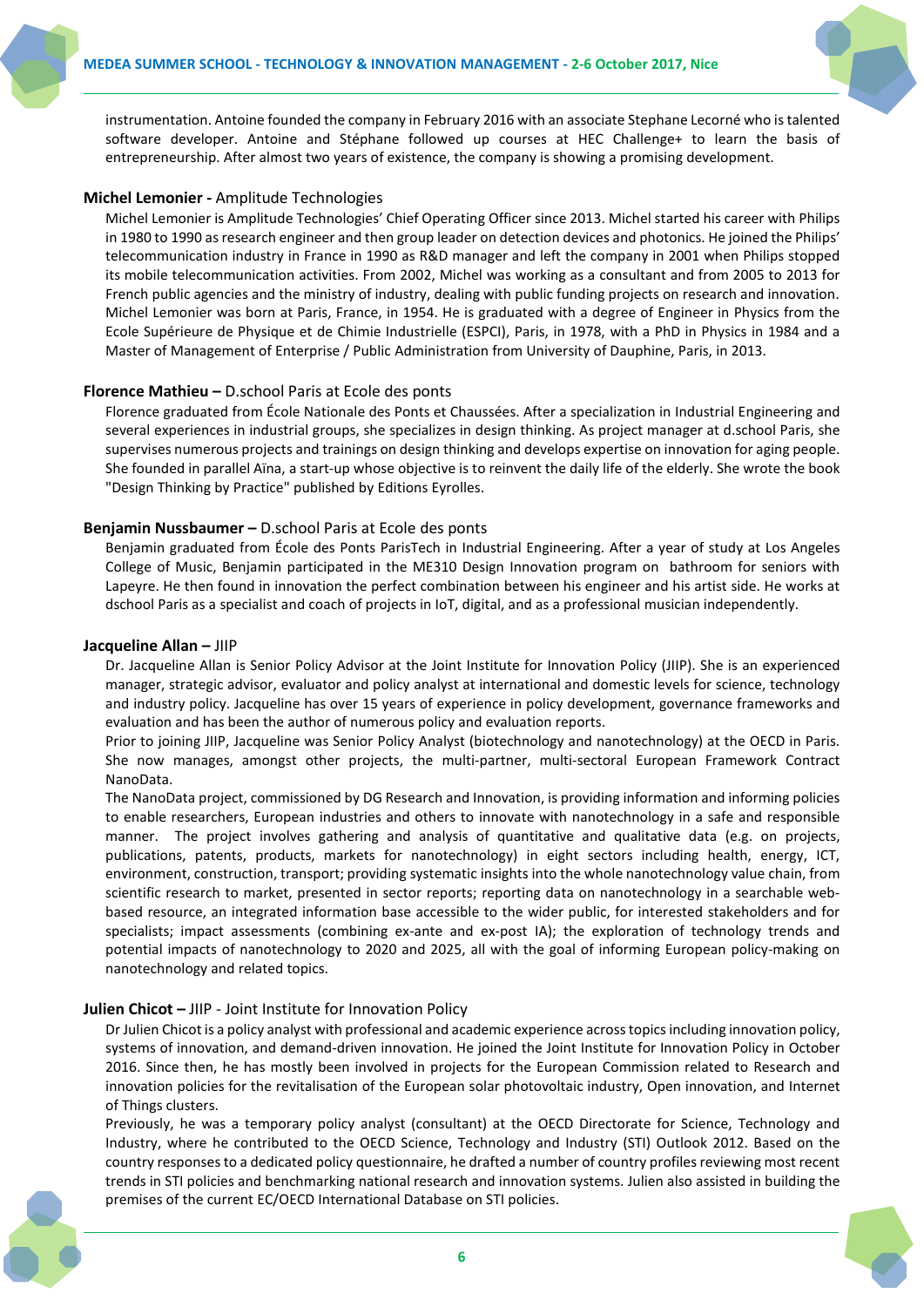

Julien was a doctoral researcher at the Grenoble Applied Economics Laboratory (GAEL) of University Grenoble Alpes (UGA). The main topic of his research is public procurement of innovation. As part of his research activities, he was a visited scholar at the University of Manchester.

He has degrees in International Administration (LL.M, University Paris 2 Panthéon-Assas, 2012) and in Political Sciences and Public Management (M.A., Sciences Po Rennes, 2013), and is completing a PhD in Economics (University Grenoble Alpes, 2017).

# **Veikko Ikonen –** VTT Technical Research Centre of Finland

Mr. Veikko (M.A., Design Anthropologistis Senior Scientist in the Value-driven decision making–team in VTT. He is focused on the human-driven design of future technologies, applications and services. His research interests include also ethical issues (including e.g. privacy and security) and recently the development of Responsible Research and Innovation approach both for academia and industry. Ikonen has taken part to the several ITEA and EU projects, where user involvement and ethical issues for the product or application development has been in the central role: Mimosa, Nomadic Media, Minami, Guardian Angels. Recently, Ikonen has led, and currently is leading work packages and tasks in several EU projects focusing on the dimensions of responsibility in the technological development (ETICA, GREAT, Responsible Industry, SniffPhone, PROEIPAHA, NewHorrizons). He is the co-ordinator of BODEGA project which implements RRI approach to the project work in the border control context. Mr Ikonen has been the board member of Corporate Responsibility Network FIBS (Finnish Business Society; 2014-2016) and is a member of the Ethics Committee of the Tampere region (2010 - ). He is also 'Research Integrity Adviser at VTT' in relation to the activity that has started 2017 at VTT.

## **Luca Remotti –** JIIP

Luca Alessandro Remotti is a Senior advisor in R&D and Innovation Policy. He has over 20 years' experience in Technology Evaluation, Research and Technological Development, Technology transfer, Innovation and the related policy analysis and assessment. He has a degree in Business Administration and Economics, specialising in Information Systems for Business Control (LUISS, Roma) and a specialisation in economic, financial and organisational management of innovation processes (CUOA, Vicenza). He has designed evaluation methodologies, managed technological trends studies, evaluated the impact of R&D on innovation and modelled SME company processes for the technological innovation. He has been involved in several policy support studies for the European Commission, and the development and operation of monitoring and evaluation systems. He was involved in many Science and Technology setup and evaluation projects.

## **Marius Kuningas –** Estonian Intellectual Property and Technology Transfer Centre

Dr Marius Kuningas has been working more than 6 years as Director General in Estonian Intellectual Property and Technology Transfer Centre and Estonian Patent Information Centre. Since 2005 he has been working with different EU porgrammes from Framework Programme 5 till H2020 today. Marius has also implemented several R&D and product development projects funded by EU structural funds.

After graduating University of Tartu in the field of Public Administration with honours, Marius started to work as policy analyst in PRAXIS Centre for Policy Studies. Later he has also worked as a researcher and lecturer in Tallinn University of Technology. Marius has worked previously also in Estonian Chamber of Commerce as Deputy Director General in charge of services, including lobbying, analytical and positioning services. Marius Kuningas has MA in Public Administration and PhD in Mechanical Engineering. Besides Estonian and English, he also speaks Finnish and Russian languages.

# **Ronald Kleverlaan –** CrowdfundingHub

Ronald is a one of the most experienced crowdfunding experts in Europe, with 10 years of experience in the field of Alternative Finance and Crowdfunding and 20 years as project leader for (research) projects. He supported the launch of dozens of crowdfunding platforms, gave 50+ crowdfunding workshops and presented on trends in Crowdfunding in Europe on international conferences.

For the last 3 years, he is part of the "Access to Risk Finance" advisory group of Horizon2020, responsible for Crowdfunding and Alternative Finance. He is also one of the drivers behind the European crowdfunding eco-system of platforms, researchers and experts. He organized meetups and workshops for over 5 years in The Netherlands and was one of the founders and for 2 years Board Member of the European Crowdfunding Network, representing ECN at international conferences. He is also member of the Advisory Board of CfPA and China Crowdfunding Society and member of the Global Alternative Finance Leadership Board of Cambridge University.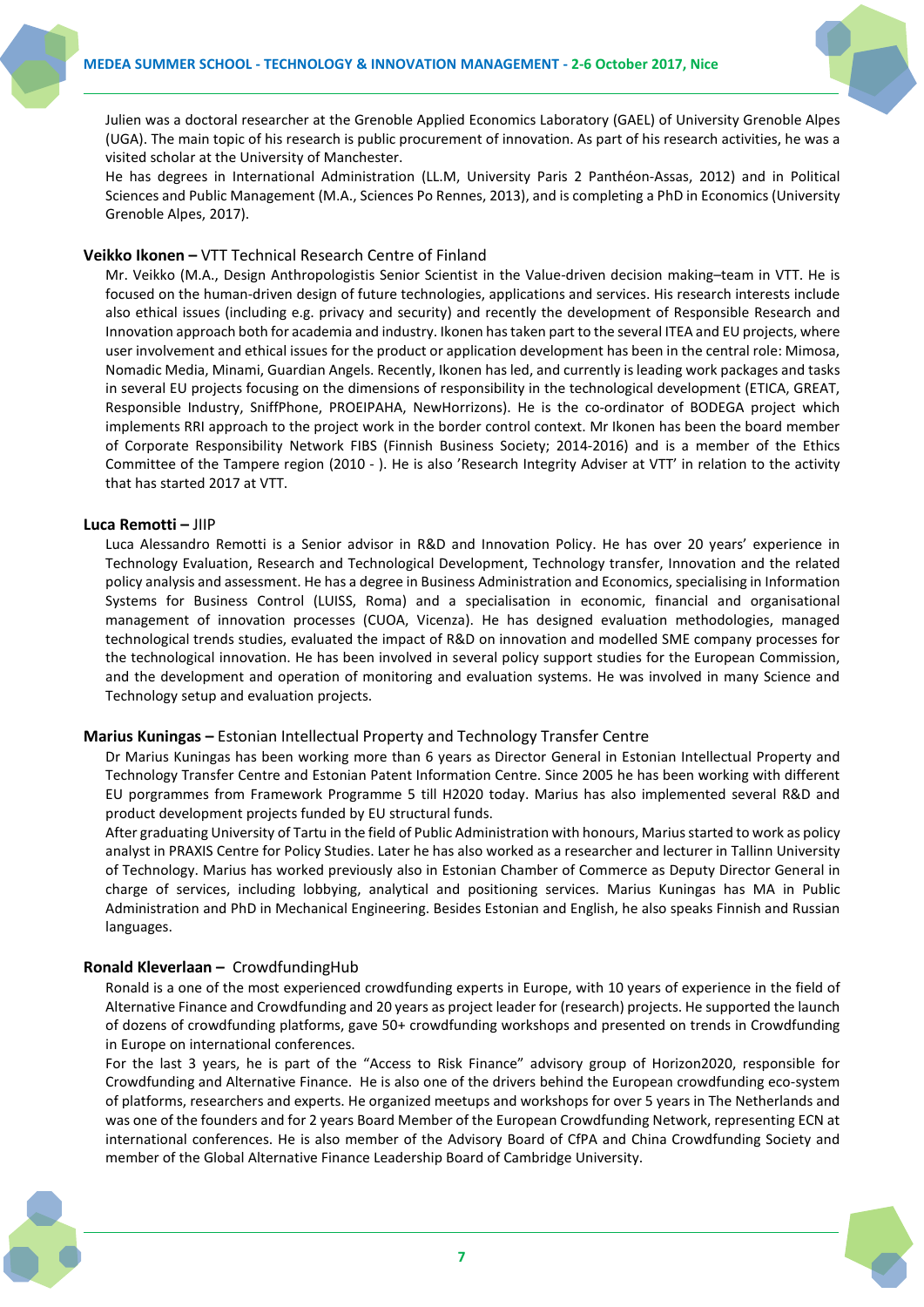

Ronald is recently appointed as director of the European Centre for Alternative Finance at Utrecht University, a research centre focussed on independent academic alternative finance research that will formally launch in 2017 with a group of post-doc and PhD researchers from Law, Entrepreneurship and Finance faculties.

Last year Ronald managed the European Crowdfunding research projects "Current State of Crowdfunding in Europe" and "Crowdfunding Crossing Borders" which were published at the "Innovative Enterprise" event with 1500 visitor of the European Commission during the Dutch Presidency. With over 1.500 downloads, 20.000+ readers and nr 1. search in Google for most countries, the reports are among the most reviewed and cited publications regarding crowdfunding in Europe.

# **Johan Mauritsson –** Lund University

Johan Mauritsson is a professor in atomic physics and his research interests include both experimental and theoretical work on: intense laser–matter interaction; strong field physics; generation and application of attosecond pulses; control of strong field processes using multi-color laser fields (XUV-visible or visible-visible); time resolved plasmon effects on nanostructures; controlled free induction decay in the extreme ultraviolet. Johan Mauritsson obtained his qualification as Associate Professor in 2009, was awarded Excellent Teaching Practitioner (ETP) in 2014 and got the position as professor in 2017. Johan Mauritsson has a long experience of using and producing movies in teaching, for popular science and outreach. Together with **Ingrid Odlén** he has produced a number of popular science presentations. Every year in December a Christmas calender is produced with a new experiment presented each day until Christmas and Johan has been part of this production for the last six years.

# **Anders Ahlberg –** Lund University

Anders Ahlberg has a background as researcher in Earth Science at Lund University, reconstructing high latitude extreme greenhouse climates of the past in the northern hemisphere. He thus achieved his PhD in 1994 and Associate professorship in 2004. During this time he also achieved the Excellent Teacher Practitioner status and subsequently changed career to Teaching and Learning Development, a move that eventually led to his current position as Senior Lecturer at the Center for Engineering Education at Lund University. In recent years Anders Ahlberg has developed a range of activities and investigations in support of doctoral education quality at the LU Faculty of Engineering. Currently he is therfore Study Director for doctoral education at the LU Engineering Faculty, serving some 600 PhD students and 200 senior supervisors, along with the Deans Office. Anders Ahlberg is also permanent member of the PhD Education Board of the faculty.

## **Tine de Pauw –** EYEST - Excite Youth for Engineering, Science and Technology

Tine De Paw works at the Brussels Photonics Team at VUB, Vrije Universiteit Brussel, on outreach activities and EUfunded projects. She works on the realization of several outreach activities on photonics at the university. Nathalie is founding member and CEO of. Tine collaborates with EYESTvzw helping in the Photonics Explorer programme and in the organisation of a large variety of workshops for trainers, teachers and students. They both are actively involved in the European projects Gophoton!, Light2015 and MEDEA.

## **Sara Calcagnini –** MUST Museo Nazionale della Scienza e della Tecnologia Leonardo Da Vinci

Sara Calcagnini is Head of the Science & Citizens Programmes at the National Museum of Science and Technology Leonardo da Vinci in Milan. She holds a BA degree in Cultural Heritage Studies, she spent a period at the Leicester University in UK. Her expertise focuses on participatory strategies used by museums and science centres for engaging adult citizens in dialogue on cutting-edge science. In the Museum, she works for the development of programmes for adult visitors based on active engagement and dialogue with science experts. She is also the project manager of many European cooperation projects on science education, citizenship and informal learning (Hypatia, Medea, Engineer, Voices, Inprofood, Nano To Touch). She published articles and contributed to books on science communication (Scuola Scienza e Società: la Scienza che interessa agli adolescenti, Donne e scienza, L'italia e il contesto internazionale, Observa, 2010; School Science Society: Making Science Relevant to Teens, Young Minds: Reaching Youth Audiences , ASTC Dimensions, April 9th 2010, Debating as an educational method to science and citizenship, Journal of Science Communication, (3), September 2007). She is a trainer of teachers and museum explainers at local and international level on science communication and debate techniques (SMEC, PILOT).

She is also trained in the field of arts and ethnography museums and in the past worked for Castello d'Albertis in Genoa, Castello di Rivoli in Turin and the Sainsbury Centre for Visual Arts in Norwich UK.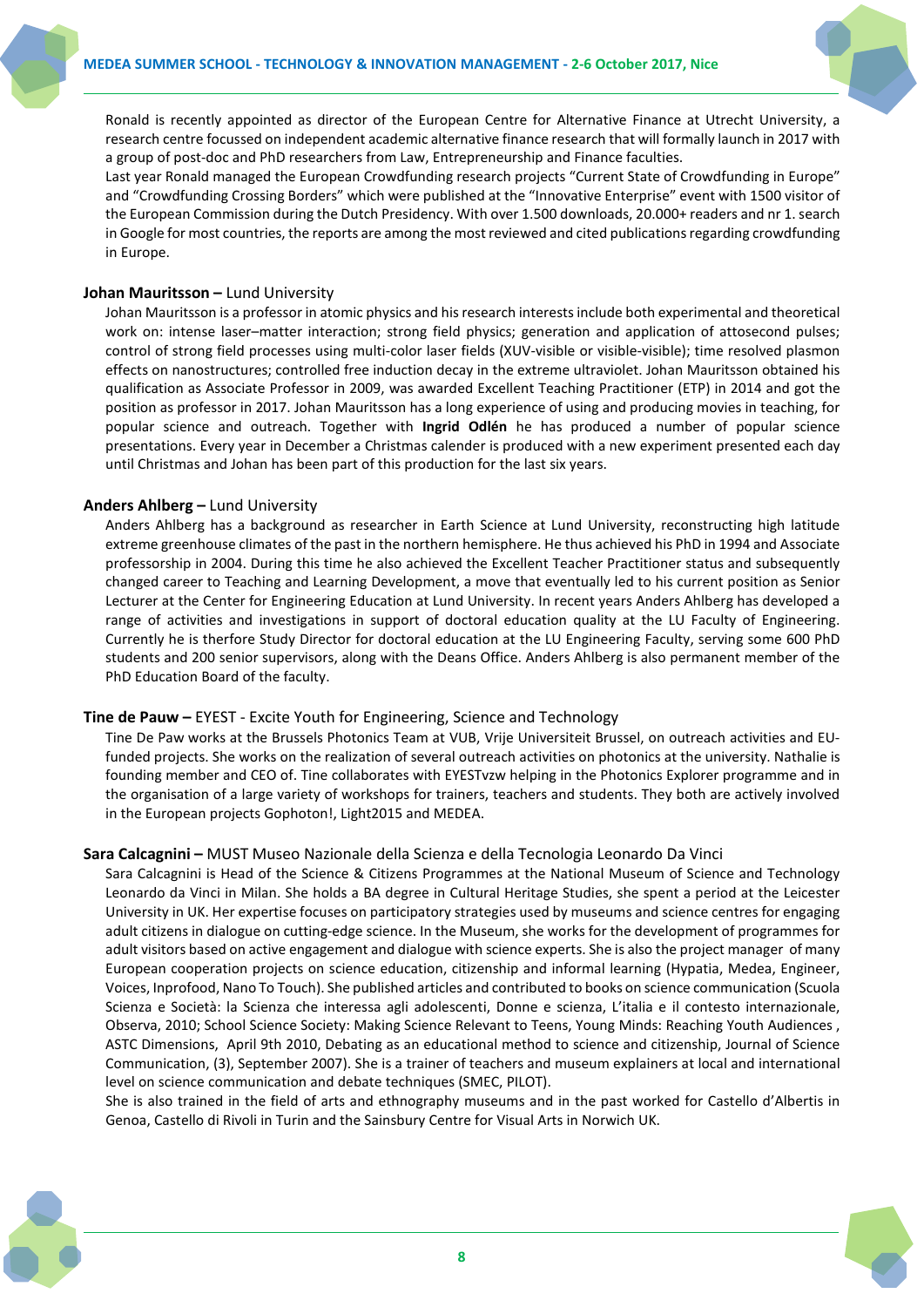

#### **Federico De Vettori –** Politecnico di Milano – Physics Department

Federico De Vettori is Research Manager and Department Manager at the Physics Department of Politecnico di Milano, since February 2013. The Physics Department has 50 experimental research laboratories, located in three different cities: Milano, Como and Lecco. Federico is in charge of: Research project management; People management; Financial management; FSign for EU projects; Operations for Research Laboratories; Safety management; Business administration; Purchase management; Performance management; Organizational analysis. Moreover Federico has over 10 years of experience in the following fields: University Laboratory Quality Management, Quality System Auditor, Senior Consultant for Scientific and Technological Spin-Off Companies; Change management projects; Business Process Reengineering; Organizational restructuring; Training and coaching.

#### **Andreas Assion** – Spectra-Physics Vienna - Femtolasers Produktions GmbH

Director, Advanced Product Development. He joined Femtolasers in January 2005 as the product manager for amplifiers. Since 2015, He has been Director of Advanced Product Development at Spectra-Physics Vienna.

Prior to joining Femtolasers, He worked with ultrafast lasers on the observation and control of quantum optical phenomena in atoms and molecules, and the development of new laser analytical methods. He earned him diploma and doctorate in the group of Prof. Gerber (Universities of Freiburg and Würzburg) studying molecular dynamical effects, including coherent control of complex molecules. After a post-doctoral position with the German Space Agency (DLR), He completed him Habilitation at the University of Kassel, in the group of Prof. Baumert. The experimental work was on quantum phenomena in weak and intense femtosecond laser fields. In addition, He produced several publications on new, minimal invasive analytical methods based on femtosecond laser-induced breakdown plasmas. With a combination of laser induced breakdown spectroscopy (LIBS) and microscopy, it was possible to spatially resolve trace elements down to the femtoliter regime in living cell membranes.

#### **Jean-François Hergott** - CEA Saclay

Dr. Jean-François Hergott is a Senior Scientist in Physics. He has 20 years' experience in laser – matter interaction and laser technologies. In 2001 he obtains a PhD degree thanks to his work on high order harmonic generation optimization and application to time resolved plasma dynamics studies using XUV interferometry techniques in CEA Saclay. After a 3 years post-doc working on an industrial project devoted to the development of a laser plasma produced EUV source for nano-lithography, he got a permanent position in CEA Saclay. He is then responsible of the operation of the PLFA kHz laser facility. According to his research on Ti:S amplified laser CEP stabilization he is one of founders of the Impulse joint laboratory associating CEA and Amplitude Technologies in 2009. Jean-Francois Hergott is a CEA expert and in charge of the R&D concerning CEP stabilization and diagnostics, pulse duration reduction within Impulse since 2011.

## **Nicolas Forget** - Fastlite

Dr. Nicolas Forget earned his PhD on optical parametric chirped pulse amplification (OCPA) and optical parametric oscillators (OPO) in ultra-fast laser domain at Ecole Polytechnique in France. Afterwards he joined in Fastlite as a R&D scientist. He was later on in charge of pulse measurement device as a product manager between 2009 and 2011, and was further more the responsible of R&D group from 2011 till 2016. He is now the vice-principal of Faslite, and his research interests includesfs metrology, pulse shaping, nonlinear optics, acoustics in solids and ultrafast technologies.

#### **Thomas Binhammer -** Laser Quantum Venteon

Managing Director of Laser Quantum Venteon. Thomas Binhammer graduated from the University of Stuttgart, Germany, with a Diploma in Physics and went on to complete his Doctorate at the Max Planck Institute for Nuclear Physics, Heidelberg, Germany, on the production and use of ultrashort laser pulses. Thomas furthered his research at the University of Hannover, Institute of Quantum Optics as a research associate, coordinating projects in the field of ultrashort pulse lasers. In his professional practice, Thomas was head of development at Nanolayers Optical Coatings GmbH working with ultrashort pulse lasers. In 2008, he became Managing Director of Venteon Laser Technology GmbH, now Laser Quantum, and has continued to develop 'commercial firsts' in ultrashort pulse lasers. Thomas has authored 27 peer-reviewed scientific papers with more than 350 citations and his h-index is 13.